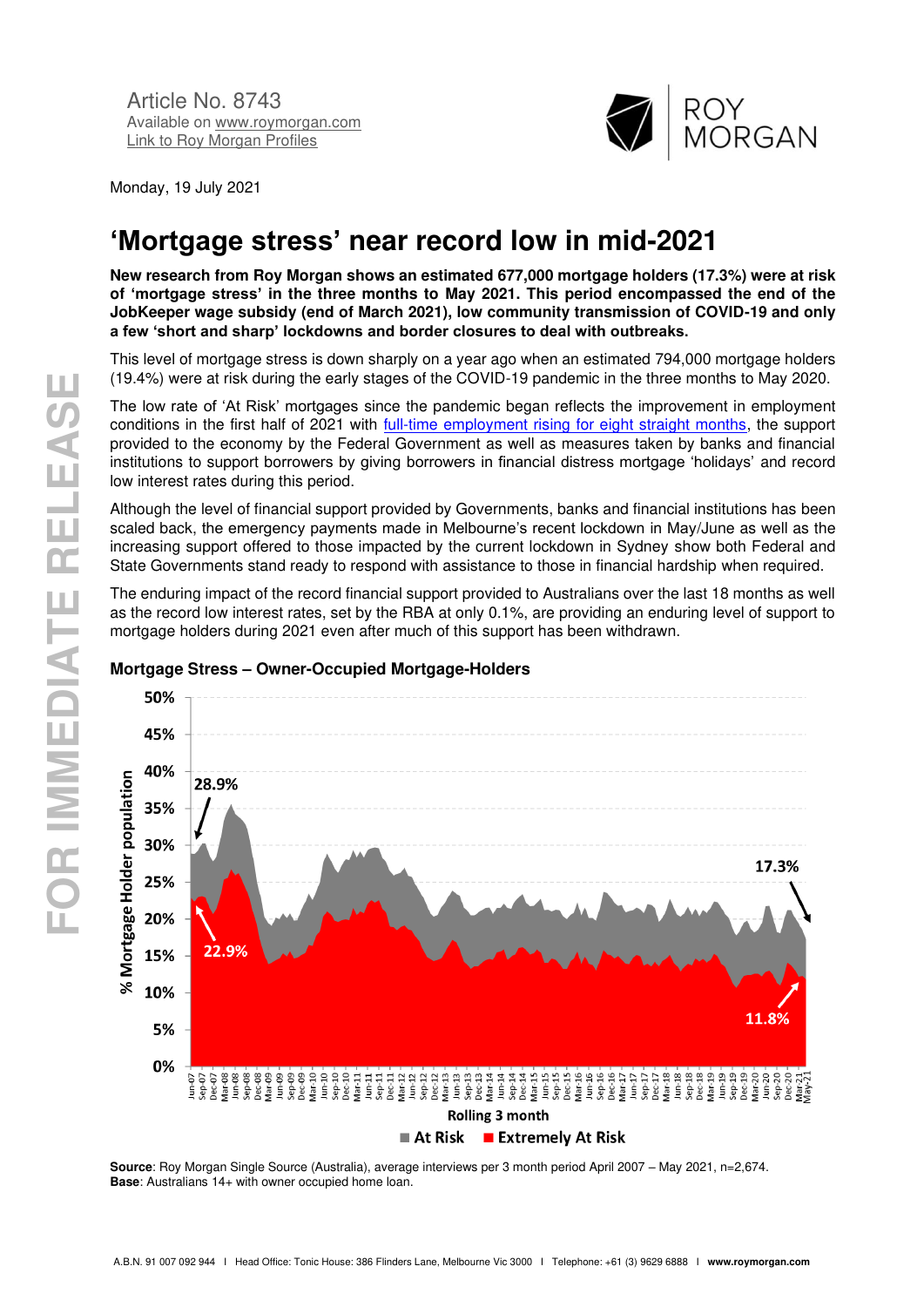Roy Morgan has also tracked the impact of COVID-19 on the employment situations of Australians. In May 2020, 11.2 million working Australians (72%) reported a change to their employment circumstances because of COVID-19, and in June 2021 just prior to the current lockdowns in Melbourne and Sydney there were still over 9.6 million reporting their employment situation had changed – [see more detail here.](http://www.roymorgan.com/findings/8557-roy-morgan-coronavirus-crisis-impact-on-employment-september-2020-202011020521)

Many of these employment changes are negative and include having *'work hours reduced', 'not having any work offered', 'have been stood down for a period of time', 'business has slowed or stopped completely', 'h*ad pay redu*ced for the same number of work hours'* or being *'made redundant'.*

For Australians with negative employment changes due to COVID-19 mortgage stress is higher with 19.9% now in 'mortgage stress' – over 2% points higher than for all mortgage holders. In addition, over one-inseven, 14.7%, are 'extremely at risk'.



# **Mortgage Risk for those with negative employment changes due to COVID-19**

**Source**: Roy Morgan Single Source (Australia), March – May 2021, n=2,942. **Base**: Australians 14+ with owner occupied home loan.

### **How are mortgage holders considered 'At Risk' or 'Extremely At Risk' determined?**

Roy Morgan considers the risk of 'mortgage stress' among Mortgage holders in two ways:

Mortgage holders are considered 'At Risk'<sup>1</sup> if their mortgage repayments are greater than a certain percentage of household income – depending on income and spending.

Mortgage holders are considered 'Extremely at Risk'<sup>2</sup> if even the 'interest only' is over a certain proportion of household income.

### **A near record low of only 1-in-6 mortgage holders were 'At Risk' in May 2021 as the wild swings of the pandemic contributed to rises and falls in those considered 'At Risk' over the last year**

In the three months to May 2021, only 17.3% of mortgage holders were 'At Risk' (677,000) which is well down on a year ago during the early stages of the pandemic. In the three months to May 2020 there were 794,000 (19.4%) mortgage holders 'At Risk' which quickly increased to 834,000 (21.7%) in the three months to June 2020 in the early period of the pandemic as the nationwide lockdown was imposed.



<sup>&</sup>lt;sup>1</sup> "At Risk" is based on those paying more than a certain proportion of their after-tax household income (25% to 45% depending on income and spending) into their home loan, based on the appropriate Standard Variable Rate reported by the RBA and the

amount they initially borrowed.<br><sup>2</sup> "Extremely at Risk" is also based on those paying more than a certain proportion of their after-tax household income into their home loan, based on the Standard Variable Rate set by the RBA and the amount now outstanding on their home loan.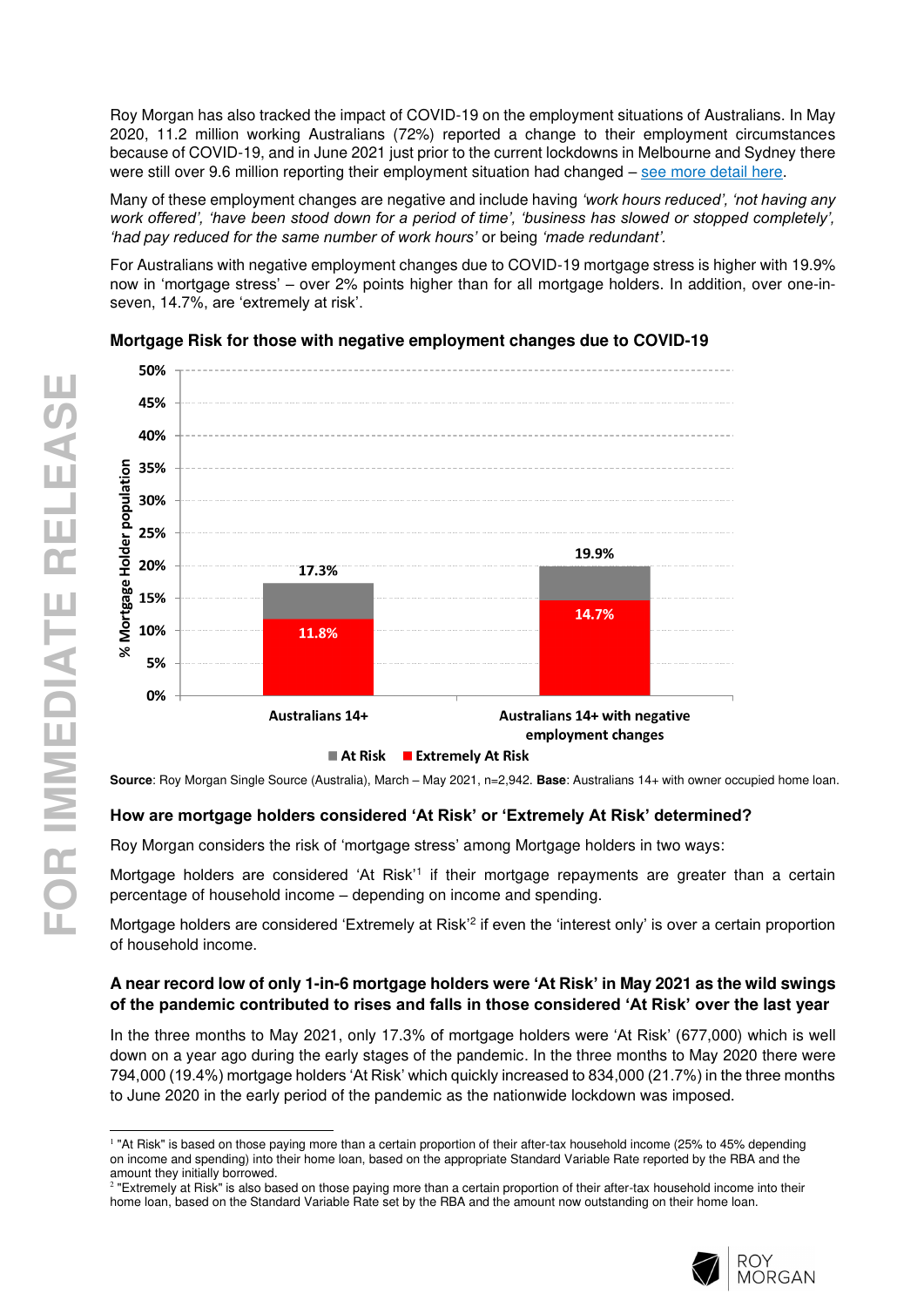The Government support and mortgage holidays provided by banks and other financial institutions softened the situation for many over the next few months as most of the country emerged quickly from the lockdown and, with the exception of Victoria, didn't face another sustained lockdown last year.

During the middle part of last year the number of mortgage holders 'At Risk' dropped from the peak in June 2020 and was below 800,000 for a few months before rising again into the end of 2020 as Government support was progressively withdrawn and mortgage holidays came to an end.

The opening of State borders and relaxing of onerous restrictions during the first half of 2021 then led to sustained improvements in the employment markets with full-time jobs increasing for eight straight months and the number of mortgage holders 'At Risk' has dropped consistently over the last few months.

### **Over half of 'At Risk' mortgage holders are considered 'Extremely At Risk'**

Of those mortgage holders considered 'At Risk' in the three months to May 2021 more than half, 440,000 or 11.8% of all mortgage holders, were considered 'Extremely at Risk', down from 480,000 (12.3%) mortgage holders 'Extremely at Risk' a year ago in the three months to May 2020.

The trend of mortgage holders considered 'Extremely at Risk' has followed a similar trend to the larger group considered 'At Risk' since the pandemic began. There was an initial spike in mortgage holders considered 'Extremely at Risk' during the early period of the pandemic before extensive Government support and mortgage holidays for those in financial distress kicked in to support the economy.

During this period those mortgage holders considered 'Extremely at Risk' dropped considerably to a record low of 384,000 (11.0%) in the three months to October 2020 before beginning to rise again as Government support was progressively withdrawn and mortgage holidays began to end.

However, the rise in mortgage holders considered 'Extremely at Risk' was short-lived and peaked at 526,000 (13.7%) in the three months to January 2021.Since then a fast growing employment market throughout the first half of 2021 has increased full-time jobs to a new record and with record low interest rates during this period mortgage holders considered 'Extremely at Risk' has dropped every month since.

These are the latest findings from Roy Morgan's Single Source Survey, based on in-depth interviews conducted with over 50,000 Australians each year including over 10,000 owner-occupied mortgage-holders.

## **Michele Levine, Chief Executive Roy Morgan, says contrary to fears at the outset of the COVID-19 pandemic the support provided by the Federal Government and banking and financial institutions to those in financial distress has led to a sustained period of low mortgage stress:**

*"The latest Roy Morgan data into the* Australian housing market shows mortgage stress is near record lows in mid-*2021 despite the end of the Federal Government's \$89 billion JobKeeper wage*  subsidy at the end of March 2021.

*"In the three months to May 2021 there were 677,000 mortgage holders considered 'At Risk' (17.3% of mortgage holders) and 440,000 considered 'Extremely at Risk' (11.8% of mortgage*  holders). Both measures of mortgage stress have dropped during the first half of 2021 as strong employment markets and record low interest rates have combined to support the economy despite the end of the elevated Government financial support.

*"The level of support provided via Government programs such as JobKeeper*, and the increased JobSeeker payment, as well as the mortgage holidays provided to mortgage holders by banking and financial institutions are still providing a dividend to those hit hardest by COVID-19 and have helped power employment to new record highs mid-way through 2021.

*"The latest* [Roy Morgan employment estimates for June](https://www.roymorgan.com/findings/8742-australian-unemployment-estimates-june-2021-202107041952) show full-time employment growing for a record eighth straight month to a record high of over 8.8 million while the strong rebound of the economy is demonstrated by the [ABS GDP figures for the year to March 2021](https://www.abs.gov.au/statistics/economy/national-accounts/australian-national-accounts-national-income-expenditure-and-product/latest-release) showing an *economy growing by 1.1% despite last year's deep recession*.